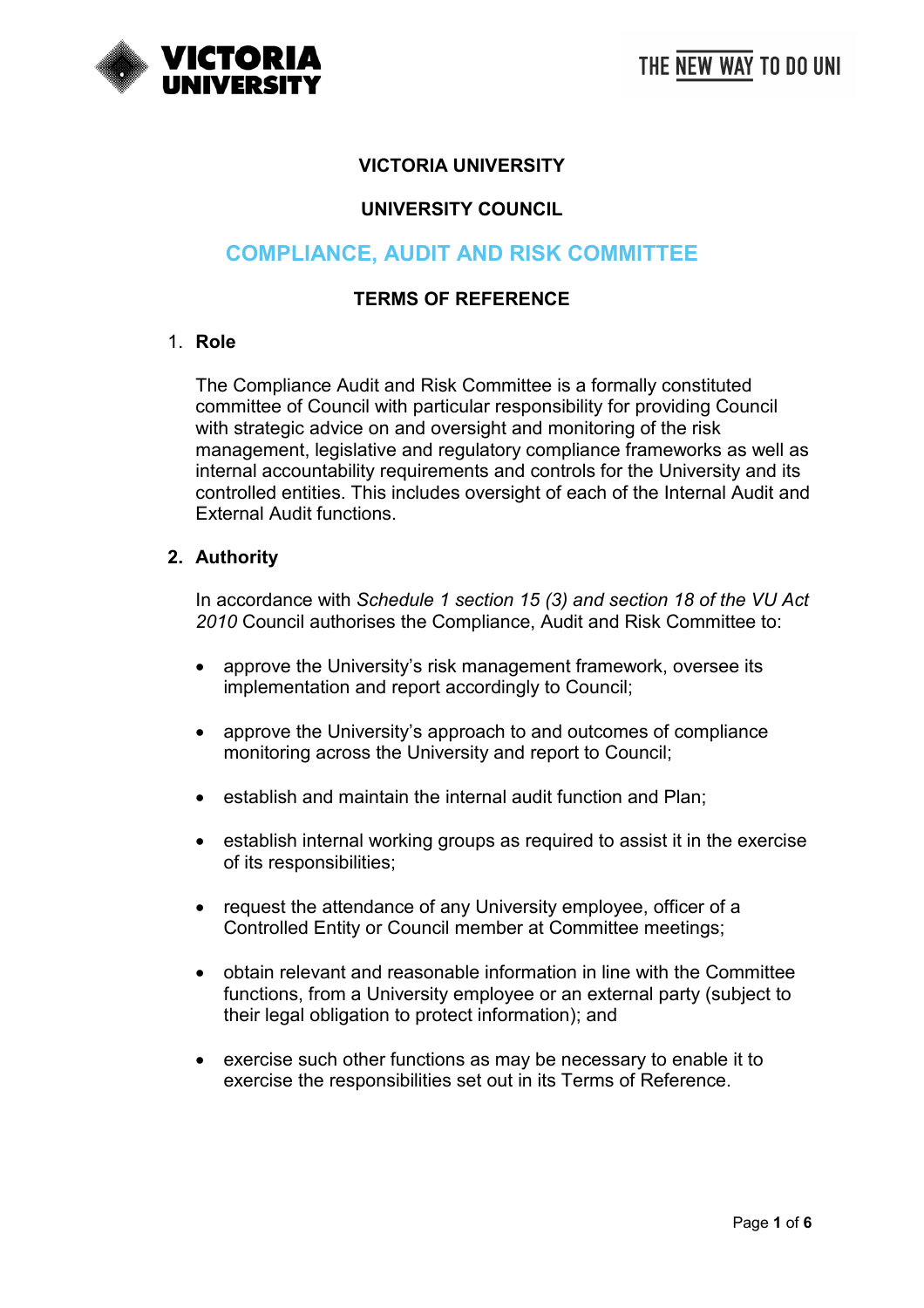

# **3. Functions**

The Committee's responsibilities cover the following areas:

- Compliance with applicable legislation, rules and regulations;
- Internal Audit;
- External Audit;
- Insurance arrangements;
- Risk management; and
- the Annual Report, including the Report on Operations and the audited financial statements.

In order to fulfil its responsibilities, the Committee will:

#### **a. Compliance**

- i. approve the University's framework and processes for monitoring compliance risks
- ii. engage in a rolling program to educate members and raise their awareness of the regulatory and legislative obligations of the **University**
- iii. review and approve the results and outcomes of investigations and audits by management into compliance risks or by the Academic Board in relation to compliance risks that are academic in nature
- iv. follow-up any material non-compliance issues and obtain regular updates regarding compliance matters that may have a material impact on the University's operations
- v. review the findings preliminary or otherwise of any assessments carried out by regulatory agencies including auditor observations
- vi. review the effectiveness of the system for monitoring the University's compliance with applicable laws.

## **b. Internal Audit**

i. ensure that the University's operations are regularly reviewed to ensure that they comply with the Financial Management Act 1994, Australian Accounting Standards, Corporations Law and generally accepted accounting concepts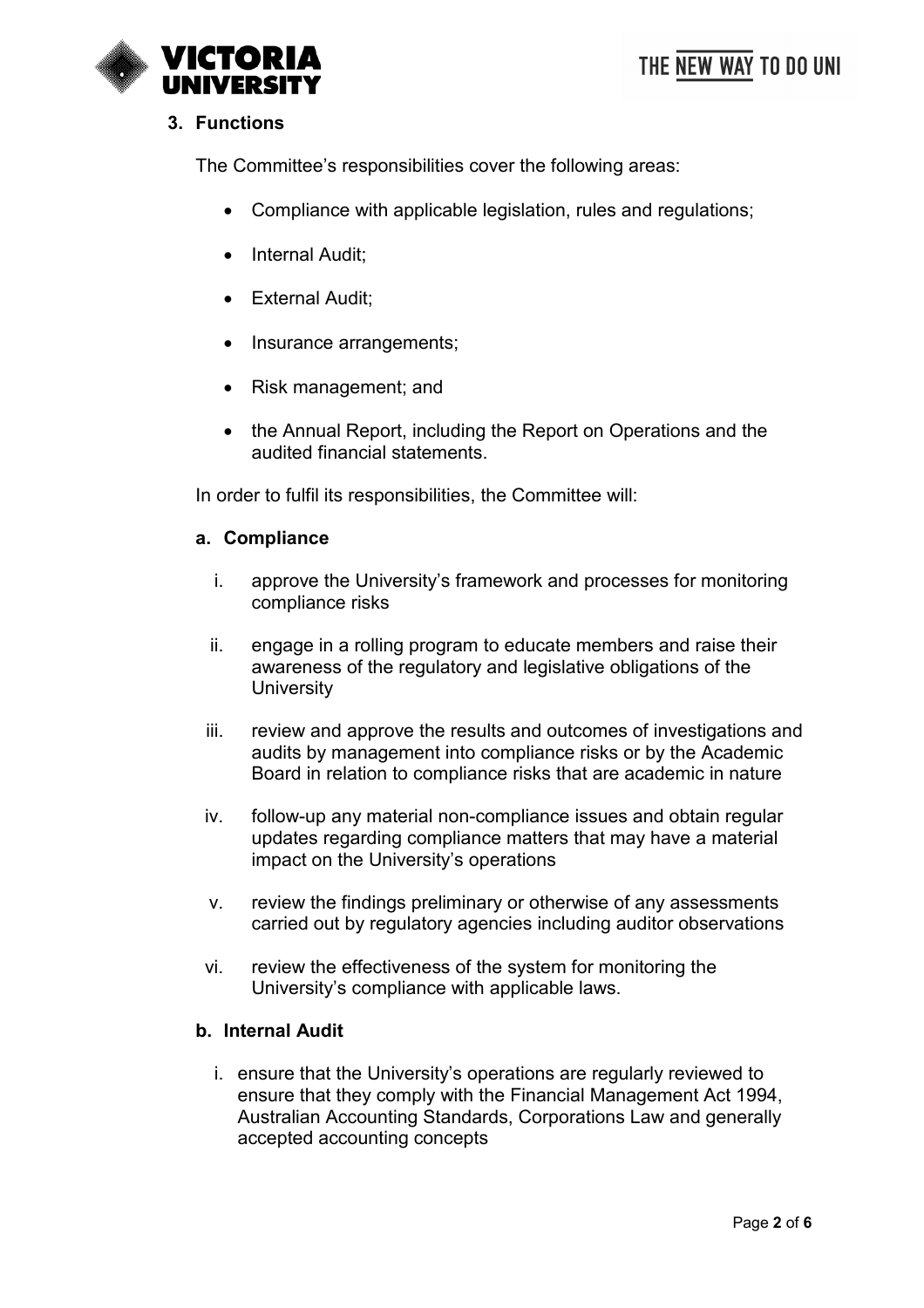THE NEW WAY TO DO UNI



- ii. establish and maintain the internal audit function, including approving the appointment of and any subsequent changes to the internal auditors
- iii. review and approve the Internal Audit Plan and ensure that it properly addresses and prioritises the investigation of the most relevant risks facing the University
- iv. monitor the scope and progress of the Internal Audit Plan and approve any significant changes to the Plan
- v. review and approve internal audit reviews conducted in accordance with the Internal Audit Plan
- vi. provide a forum for the internal audit function in respect of its planning, monitoring and reporting processes
- vii. ensure that the internal auditors have appropriate access to University personnel and University records so that they can complete the Internal Audit Plan
- viii. evaluate the performance of the internal audit function by reference to the Internal Audit Plan and established performance indicators, to ensure that it complies with appropriate professional standards in the conduct of its activities
- ix. ensure that significant findings and recommendations from internal audit reviews together with management's responses are received by the Committee and appropriately acted upon by management in a timely manner
- x. ensure internal auditors meet with external auditors at least once per year to share work plans and audit findings
- xi. meet with internal auditors in private at least once a year to encourage open and frank discussions.

## **c. External Audit**

- i. consult with the external auditor on the proposed audit strategy and audit plan for each coming year
- ii. review the significant findings and recommendations made by the external auditor and assess management's responses to such findings and recommendations
- iii. ensure that management has appropriately acted on any such findings and recommendations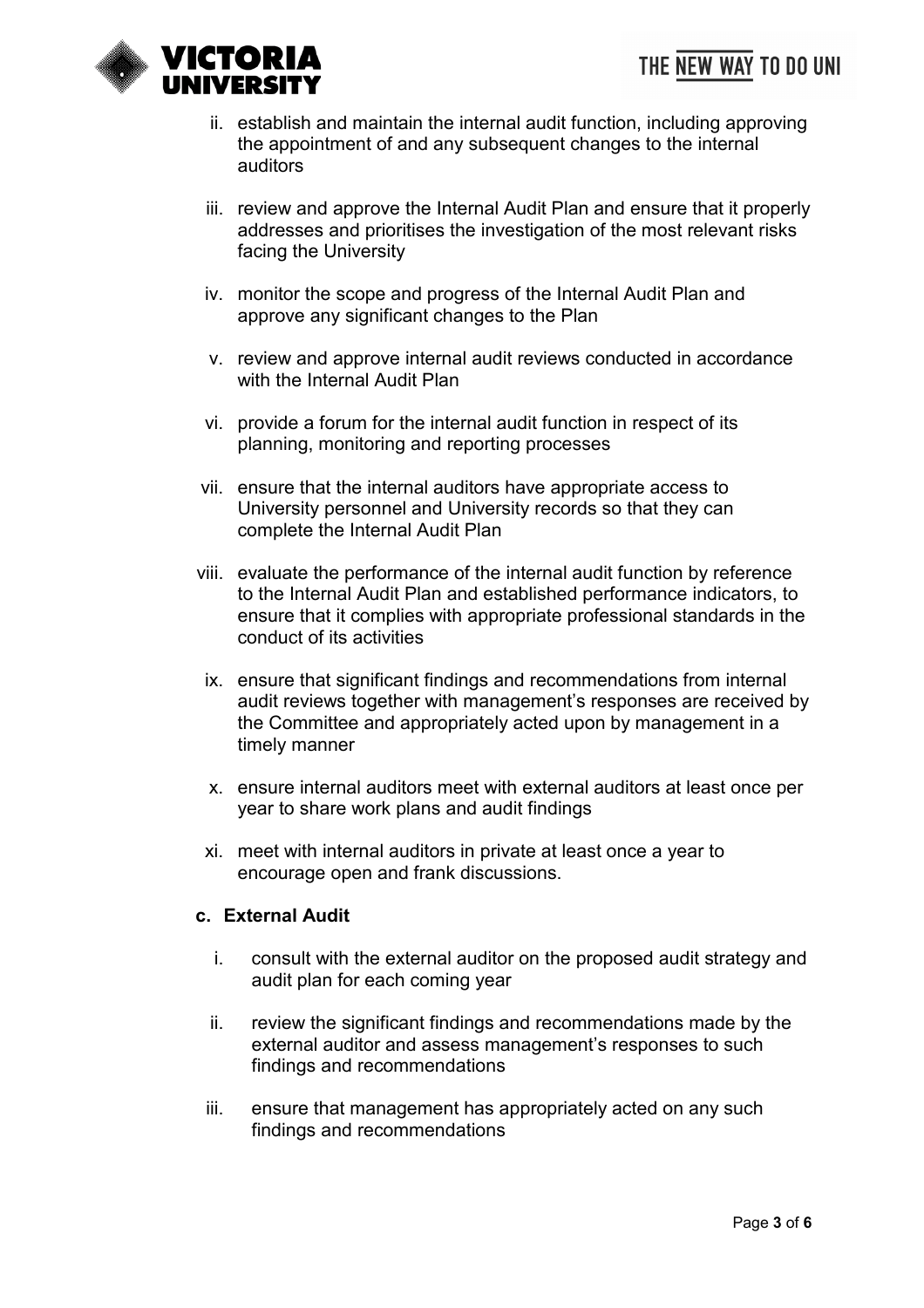

- iv. ensure that the external auditor has unfettered access to University personnel and University records
- v. meet with external auditors in private at least once a year to encourage open and frank discussions.

## **d. Risk Management**

- i. monitor strategic, enterprise and operational business risks, including academic, compliance, health and safety, reputation, information & cyber security, financial and fraud and corruption risk, under an institutional risk management framework
- ii. review, assess and advise Council on institutional risk appetite
- iii. review, assess and advise Council on third party due diligence, risk assessments of third parties and recommendations and findings of reviews of the University's third-party arrangements
- iv. evaluate the adequacy of the University's business continuity, disaster recovery plans, critical incident and crisis management processes
- v. satisfy itself that insurance arrangements are appropriate for the University's activities
- vi. liaise with management and the Academic Board to ensure there is a common understanding of the key risks to the University.

## **e. Internal Controls**

- i. review whether policies and procedures relevant to the risk management framework are in place and up to date
- ii. review the adequacy of internal control structures and systems, to mitigate identified risks
- iii. receive reports on significant breaches of policy including suspected and actual frauds.

## **f. Financial Reporting**

- i. review the financial reporting process to ensure the balance, transparency and integrity of published financial information
- ii. review the audited annual financial statements intended for release to third parties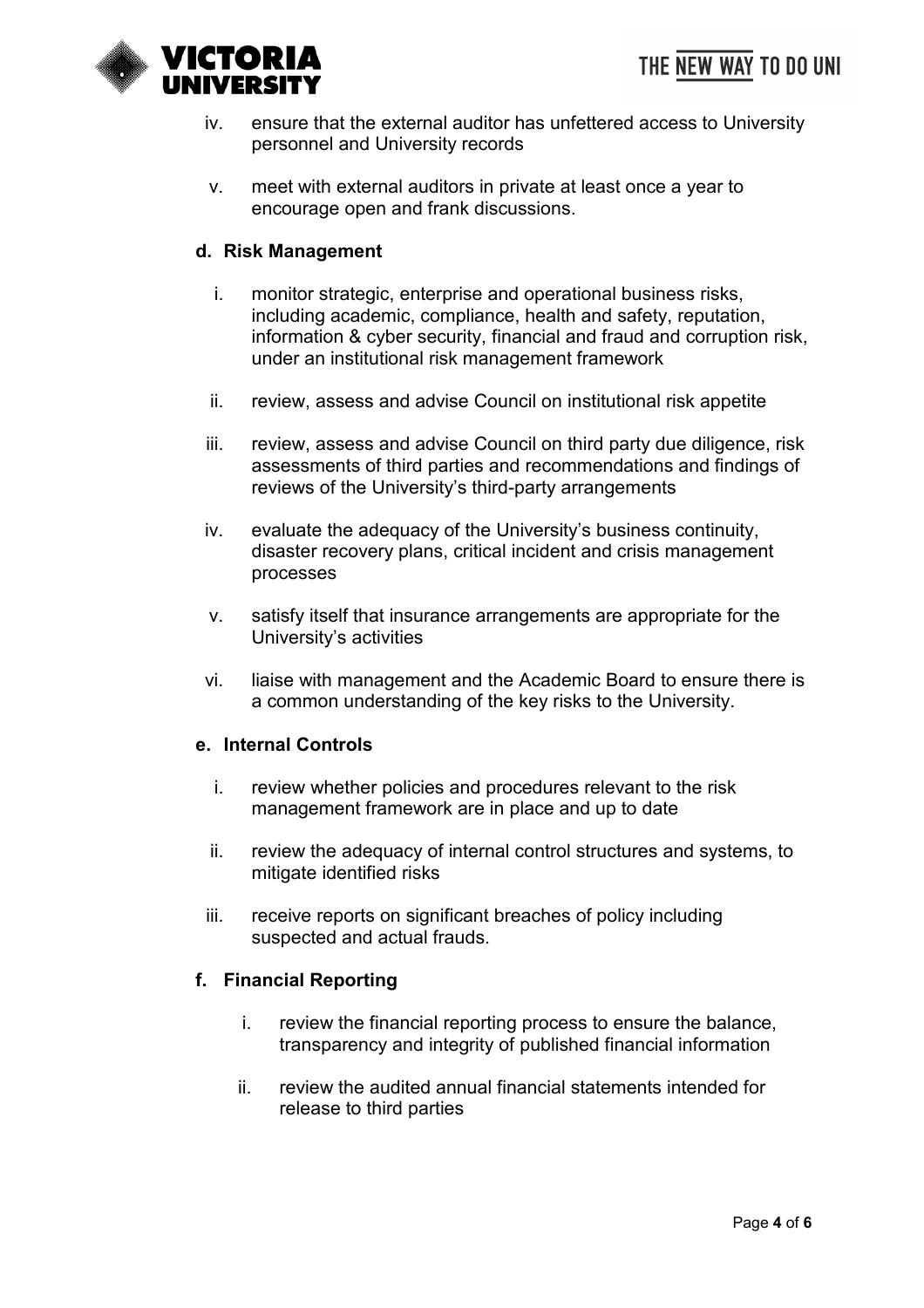

- iii. meet with external auditors to review the financial statements, the key accounting policies and judgments and the results of the year end audit
- iv. Review and advise Council on the approval of the Annual Report.

# **4. Performance Review and Reporting**

- i. The Compliance, Audit and Risk Committee will report after each regular meeting to Council
- ii. The Compliance, Audit and Risk Committee will develop an annual work plan.

The Compliance, Audit and Risk Committee will annually review and report to Council on its own performance.

#### **5. Membership**

- a. The Council nominates and appoints members of the Compliance Audit and Risk Committee. It will have the following membership:
	- i. at least three external members of Council who are able to contribute the broad skills base relevant to the Committee's business, one of whom will be the Chair
	- ii. up to four independent members external to the University with skills and experience including:
		- $\circ$  formal accounting qualifications with current certification;
		- o significant, recent and relevant experience in financial auditing;
		- o specialist knowledge and expertise in risk management;
		- o specialist knowledge and expertise in regulatory compliance including educational regulations; and/or
		- o experience of university operations.
	- iii. Of the members outlined in 4a(i) and 4a(ii), at least one member should have formal financial accounting or auditing qualifications
	- iv. Of the members outlined in 4a(i) and 4a(ii), at least one member must have expertise/experience of risk management and compliance within complex operating environments
	- v. the Chair of the Academic Board.